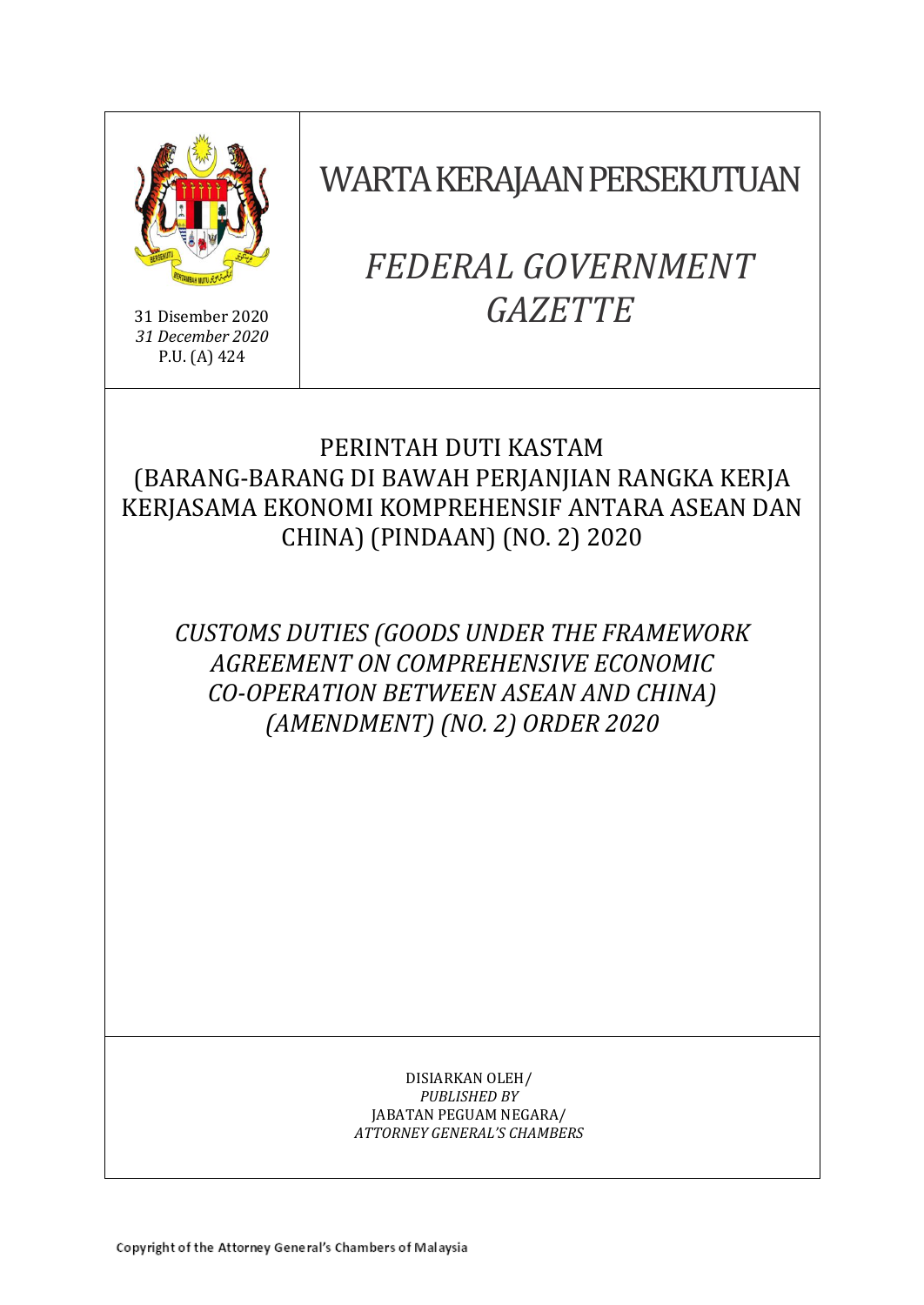# AKTA KASTAM 1967

## PERINTAH DUTI KASTAM (BARANG-BARANG DI BAWAH PERJANJIAN RANGKA KERJA KERJASAMA EKONOMI KOMPREHENSIF ANTARA ASEAN DAN CHINA) (PINDAAN) (NO. 2) 2020

PADA menjalankan kuasa yang diberikan oleh subseksyen 11(1) Akta Kastam 1967 [*Akta 235*], Menteri membuat perintah yang berikut:

## **Nama dan permulaan kuat kuasa**

1. (1) Perintah ini bolehlah dinamakan **Perintah Duti Kastam (Barang-Barang di bawah Perjanjian Rangka Kerja Kerjasama Ekonomi Komprehensif antara ASEAN dan China) (Pindaan) (No. 2) 2020.**

(2) Perintah ini mula berkuat kuasa pada 1 Januari 2021.

# **Pindaan Jadual Kedua**

2. Perintah Duti Kastam (Barang-Barang di bawah Perjanjian Rangka Kerja Kerjasama Ekonomi Komprehensif antara ASEAN dan China) 2019 [*P.U. (A) 212/2019*] dipinda dalam Jadual Kedua—

*(a)* berhubung dengan subkepala 3824.99, dengan menggantikan subkepala 3824.99.99 00 dan butir-butir yang berhubungan dengannya dengan subkepala dan butir-butir yang berikut:

| (1)     | (2)         | (3)         | (4)      | (5)                |
|---------|-------------|-------------|----------|--------------------|
| Heading | Subheading  | Description | Unit of  | Rate of            |
|         |             |             | Quantity | <b>Import Duty</b> |
|         |             |             |          | by % under         |
|         |             |             |          | <b>ACFTA</b>       |
|         |             |             |          | 2019 and           |
|         |             |             |          | subsequent         |
|         |             |             |          | years              |
|         | "3824.99.99 | Other:      |          |                    |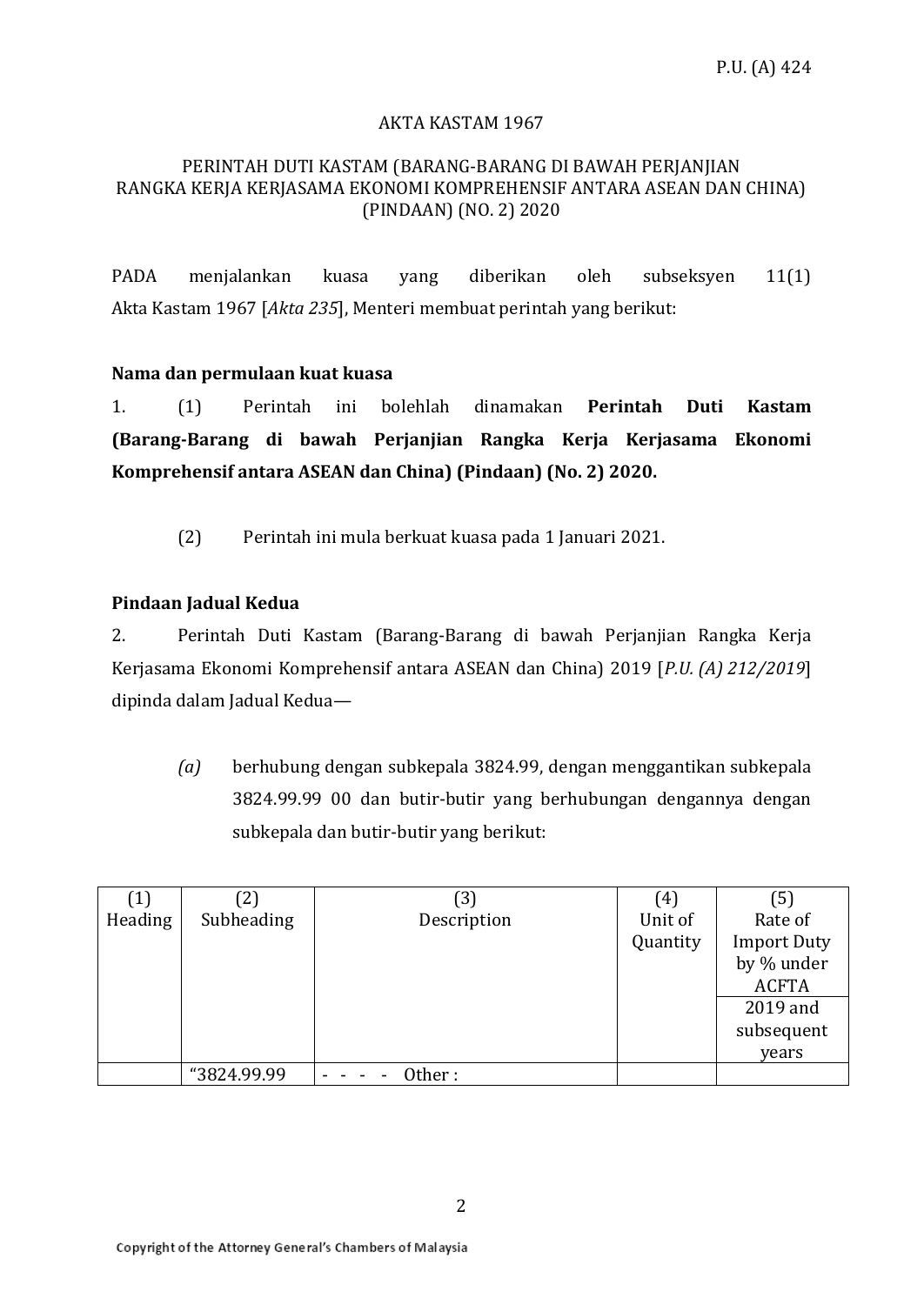| (1)     | (2)           | (3)                     | (4)      | (5)                |
|---------|---------------|-------------------------|----------|--------------------|
| Heading | Subheading    | Description             | Unit of  | Rate of            |
|         |               |                         | Quantity | <b>Import Duty</b> |
|         |               |                         |          | by % under         |
|         |               |                         |          | <b>ACFTA</b>       |
|         |               |                         |          | 2019 and           |
|         |               |                         |          | subsequent         |
|         |               |                         |          | years              |
|         | 3824.99.99 10 | Preparation of a kind   | kg       | 0                  |
|         |               | used for<br>smoking     |          |                    |
|         |               | through electronic      |          |                    |
|         |               | cigarette and electric  |          |                    |
|         |               | vaporising device, in   |          |                    |
|         |               | form of liquid or gel,  |          |                    |
|         |               | not containing nicotine |          |                    |
|         | 3824.99.99 90 | <b>Other</b>            | kg       | $0$ ";             |

*(b)* berhubung dengan subkepala 8543.70, dengan menggantikan subkepala 8543.70.90 00 dan butir-butir yang berhubungan dengannya dengan subkepala dan butir-butir yang berikut:

| (1)     | (2)           | (3)                        | (4)      | (5)             |
|---------|---------------|----------------------------|----------|-----------------|
| Heading | Subheading    | Description                | Unit of  | Rate of Import  |
|         |               |                            | Quantity | Duty by % under |
|         |               |                            |          | <b>ACFTA</b>    |
|         |               |                            |          | 2019 and        |
|         |               |                            |          | subsequent      |
|         |               |                            |          | years           |
|         | "8543.70.90   | Other:                     |          |                 |
|         | 8543.70.90 10 | Electronic<br>cigarettes   | u        | $\theta$        |
|         |               | similar<br>and<br>personal |          |                 |
|         |               | vaporising<br>electric     |          |                 |
|         |               | devices                    |          |                 |
|         | 8543.70.90 90 | <b>Other</b>               | u        | $0$ "; dan      |

*(c)* berhubung dengan kepala 96.14, dengan menggantikan subkepala 9614.00.90 00 dan butir-butir yang berhubungan dengannya dengan subkepala dan butir-butir yang berikut: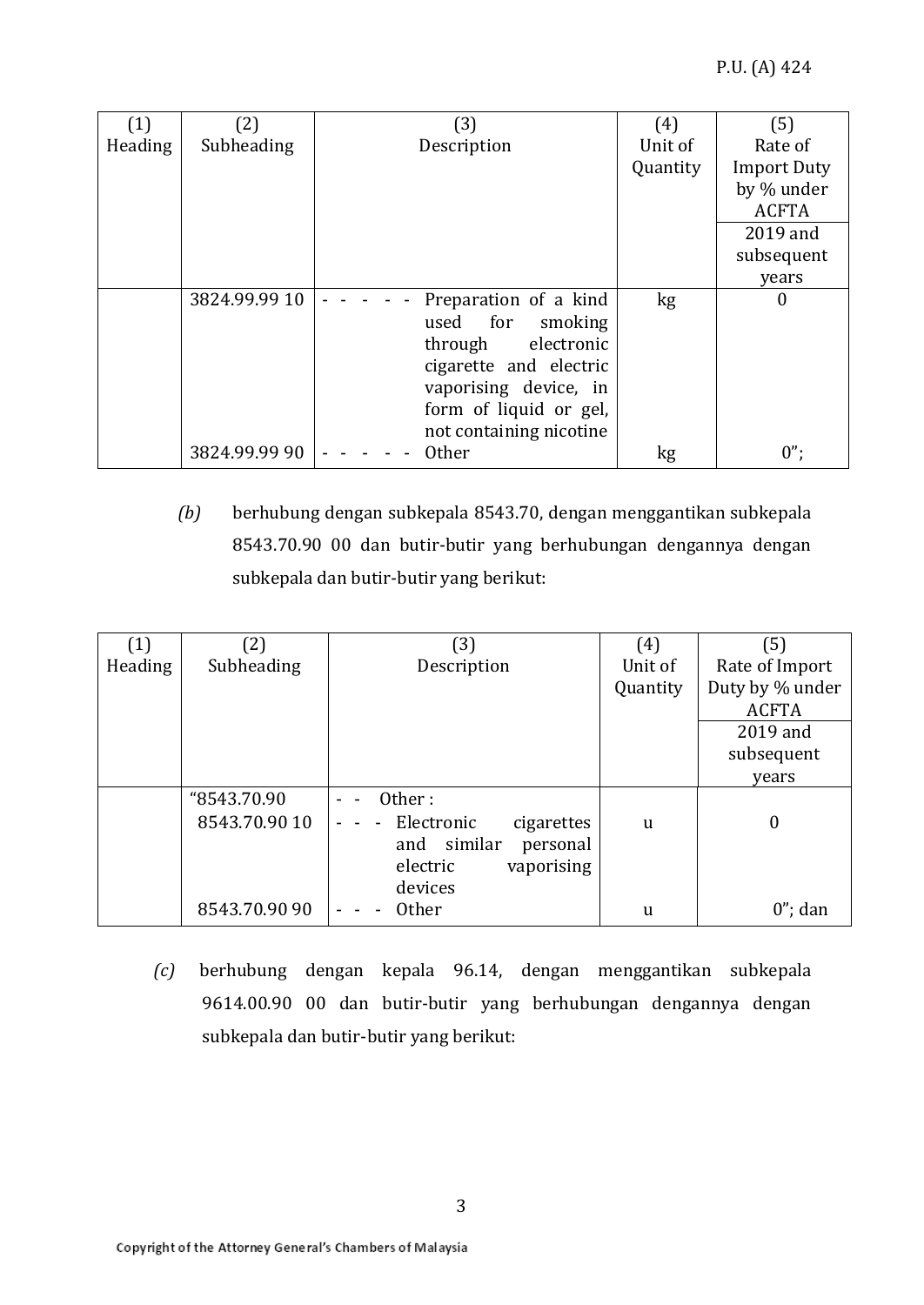| (1)     | $\left( 2\right)$ | 〔3〕                          | (4)      | (5)             |
|---------|-------------------|------------------------------|----------|-----------------|
| Heading | Subheading        | Description                  | Unit of  | Rate of Import  |
|         |                   |                              | Quantity | Duty by % under |
|         |                   |                              |          | <b>ACFTA</b>    |
|         |                   |                              |          | 2019 and        |
|         |                   |                              |          | subsequent      |
|         |                   |                              |          | years           |
|         | "9614.00.90       | - Other:                     |          |                 |
|         | 9614.00.90 10     | - - Smoking pipes (including | kg       | $\Omega$        |
|         |                   | pipe bowls)                  |          |                 |
|         | 9614.00.90 90     | <b>Other</b>                 | kg       | $0$ ".          |

# Dibuat 31 Disember 2020 [MOF.TAX(S)700- 1/1/7 JLD.6; PN(PU2)338/LXI]

# DATO' SRI TENGKU ZAFRUL BIN TENGKU ABDUL AZIZ *Menteri Kewangan*

[*Akan dibentangkan di Dewan Rakyat menurut subseksyen 11(2) Akta Kastam 1967*]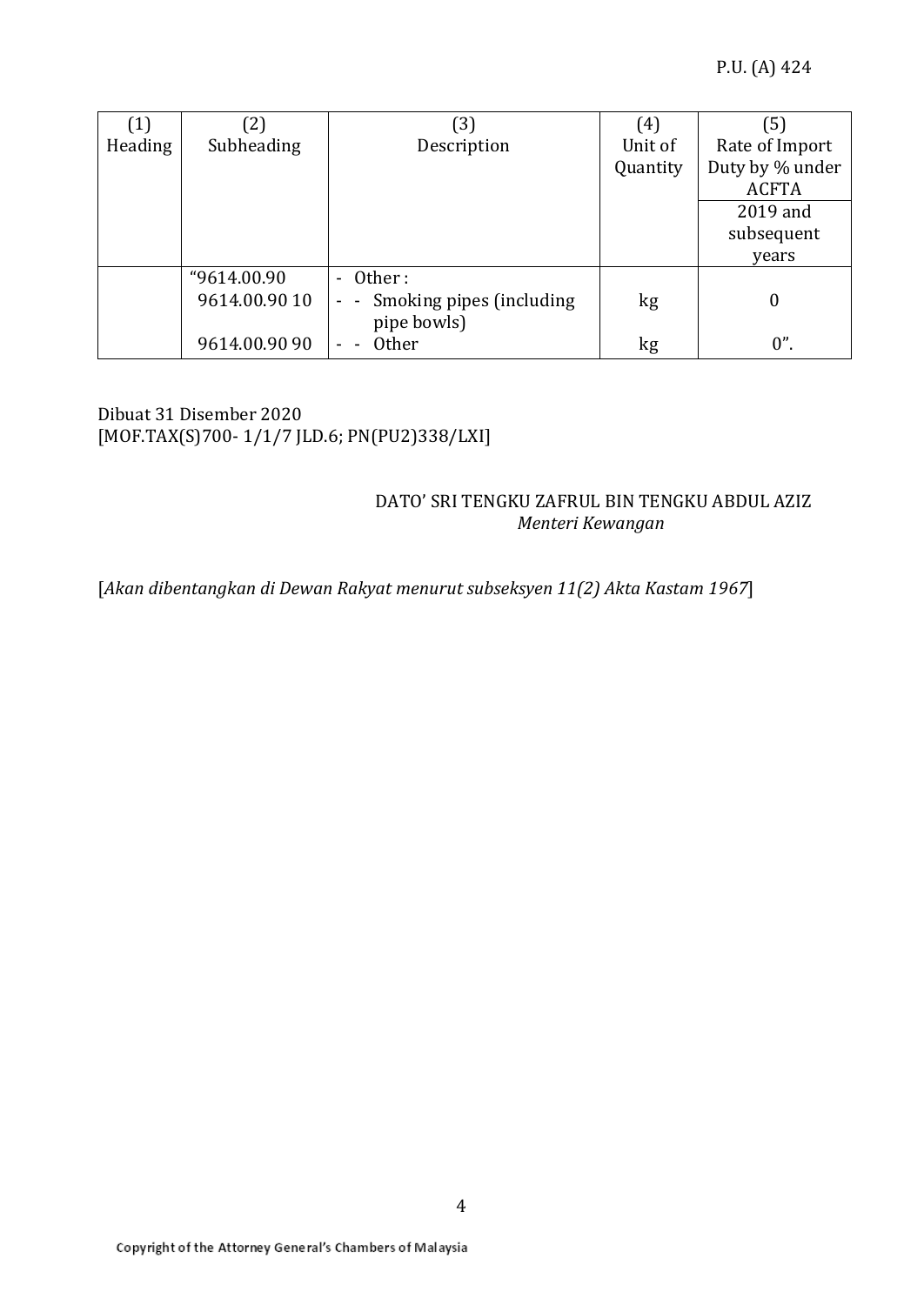## CUSTOMS ACT 1967

### CUSTOMS DUTIES (GOODS UNDER THE FRAMEWORK AGREEMENT ON COMPREHENSIVE ECONOMIC CO-OPERATION BETWEEN ASEAN AND CHINA) (AMENDMENT) (NO. 2) ORDER 2020

IN exercise of the powers conferred by subsection 11(1) of the Customs Act 1967 [*Act 235*], the Minister makes the following order:

## **Citation and commencement**

1. (1) This order may be cited as the **Customs Duties (Goods under the Framework Agreement on Comprehensive Economic Co-Operation between ASEAN and China) (Amendment) (No. 2) Order 2020.**

(2) This Order comes into operation on 1 January 2021.

## **Amendment of Second Schedule**

2. The Customs Duties (Goods under the Framework Agreement on Comprehensive Economic Co-Operation between ASEAN and China) Order 2019 [*P.U. (A) 212/2019*] is amended in the Second Schedule—

*(a)* in relation to subheading 3824.99, by substituting for subheading 3824.99.99 00 and the particulars relating to it the following subheadings and particulars:

| $\left( 1\right)$ | (2)         | (3)         | (4)      | (5)                |
|-------------------|-------------|-------------|----------|--------------------|
| Heading           | Subheading  | Description | Unit of  | Rate of            |
|                   |             |             | Quantity | <b>Import Duty</b> |
|                   |             |             |          | by % under         |
|                   |             |             |          | <b>ACFTA</b>       |
|                   |             |             |          | 2019 and           |
|                   |             |             |          | subsequent         |
|                   |             |             |          | years              |
|                   | "3824.99.99 | Other :     |          |                    |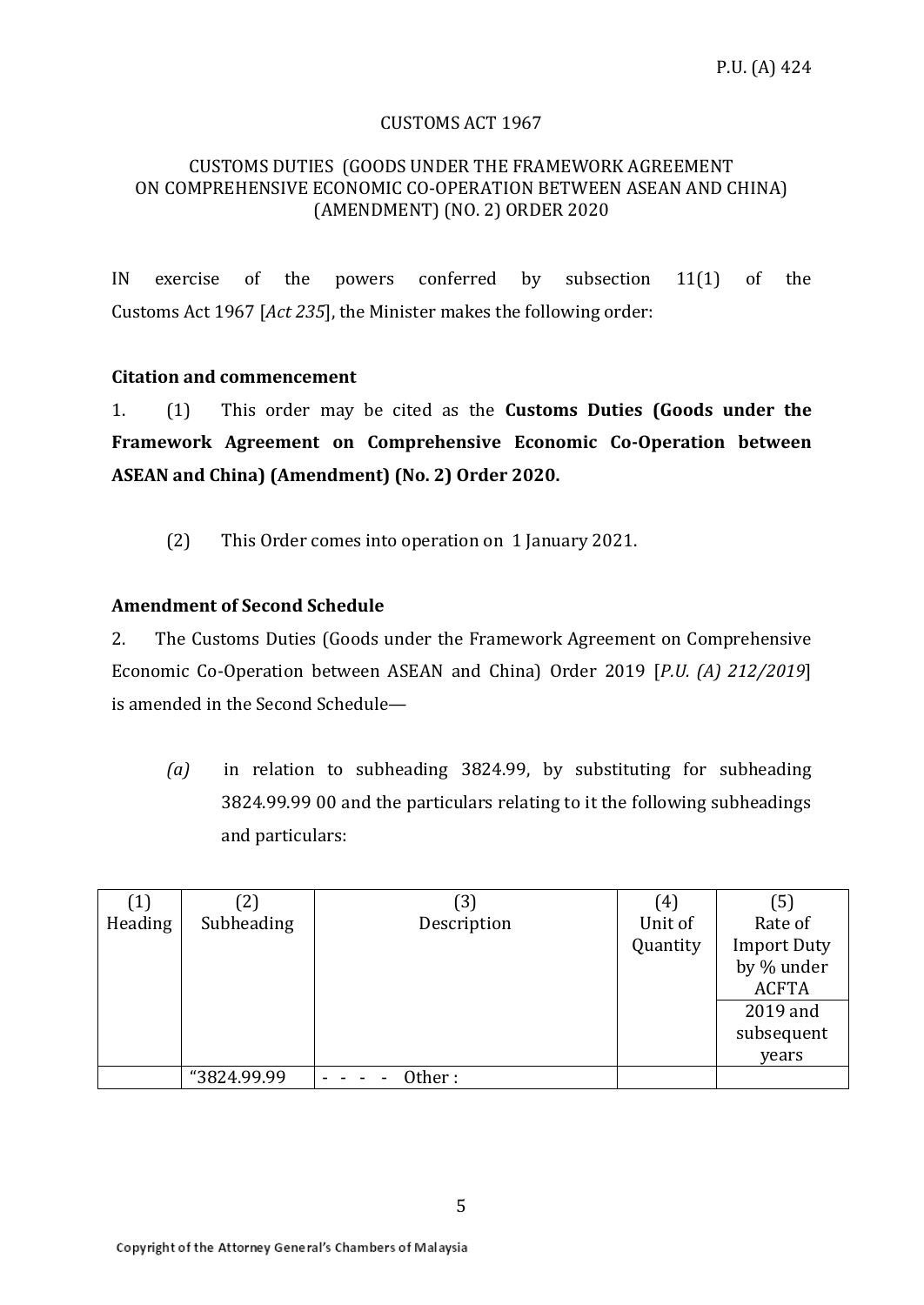| (1)     | (2)           | (3)                     | (4)      | (5)                |
|---------|---------------|-------------------------|----------|--------------------|
| Heading | Subheading    | Description             | Unit of  | Rate of            |
|         |               |                         | Quantity | <b>Import Duty</b> |
|         |               |                         |          | by % under         |
|         |               |                         |          | <b>ACFTA</b>       |
|         |               |                         |          | 2019 and           |
|         |               |                         |          | subsequent         |
|         |               |                         |          | years              |
|         | 3824.99.99 10 | Preparation of a kind   | kg       | 0                  |
|         |               | used for<br>smoking     |          |                    |
|         |               | through electronic      |          |                    |
|         |               | cigarette and electric  |          |                    |
|         |               | vaporising device, in   |          |                    |
|         |               | form of liquid or gel,  |          |                    |
|         |               | not containing nicotine |          |                    |
|         | 3824.99.99 90 | <b>Other</b>            | kg       | $0$ ";             |

*(b)* in relation to subheading 8543.70, by substituting for subheading 8543.70.90 00 and the particulars relating to it the following subheadings and particulars:

| (1)     | $\left( 2\right)$ | 3)                                                        | (4)      | (5)              |
|---------|-------------------|-----------------------------------------------------------|----------|------------------|
| Heading | Subheading        | Description                                               | Unit of  | Rate of Import   |
|         |                   |                                                           | Quantity | Duty by %        |
|         |                   |                                                           |          | under ACFTA      |
|         |                   |                                                           |          | 2019 and         |
|         |                   |                                                           |          | subsequent       |
|         |                   |                                                           |          | years            |
|         | "8543.70.90       | Other:                                                    |          |                  |
|         | 8543.70.90 10     | Electronic cigarettes and<br>$\qquad \qquad \blacksquare$ | u        | $\boldsymbol{0}$ |
|         |                   | similar personal electric                                 |          |                  |
|         |                   | vaporising devices                                        |          |                  |
|         | 8543.70.90 90     | <b>Other</b>                                              | u        | $0$ "; and       |

*(c)* in relation to heading 96.14, by substituting for subheading 9614.00.90 00 and the particulars relating to it the following subheadings and particulars: